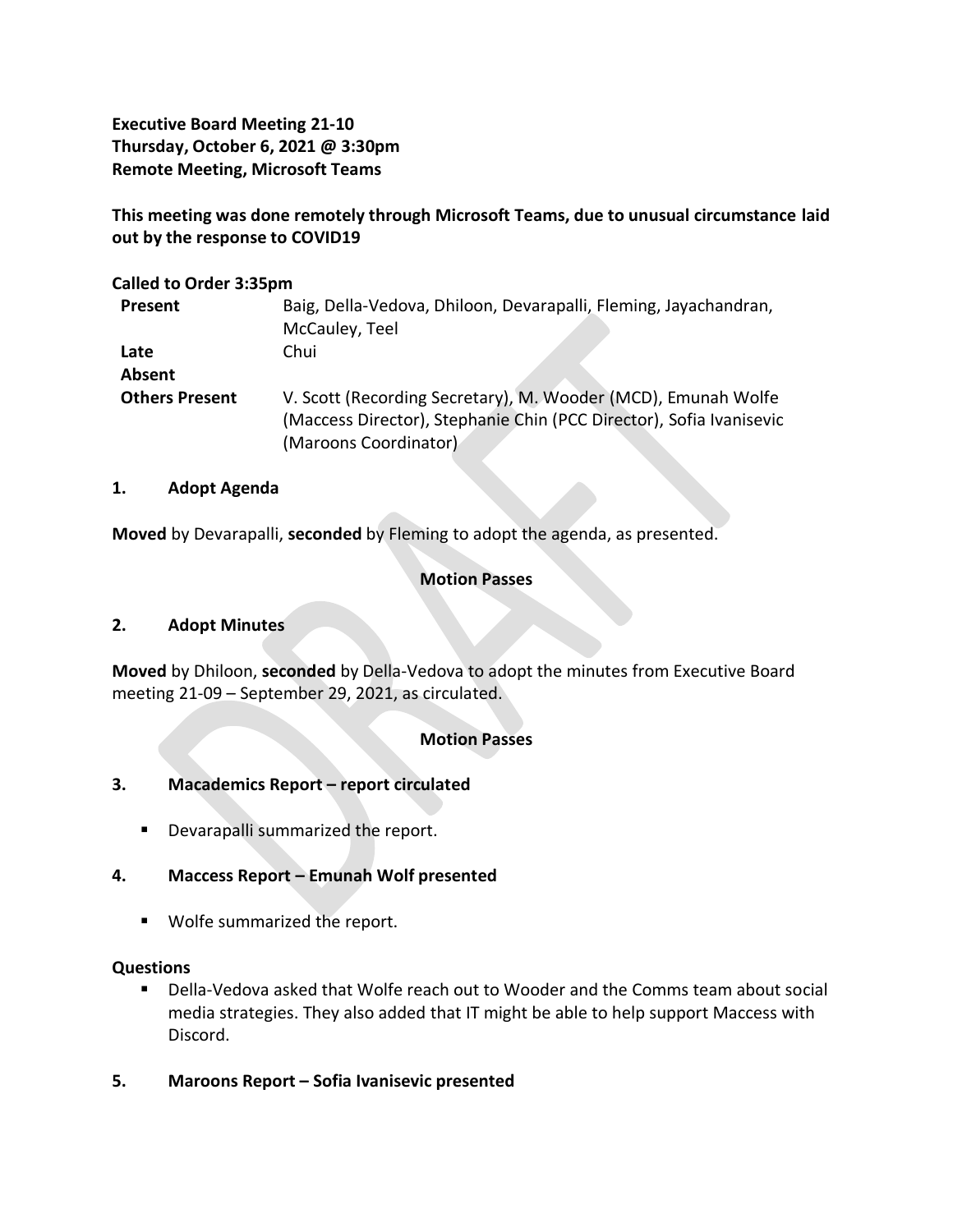■ Ivanisevic summarized the report. They added that the Maroons will be helping with the Community Cleanup after the fake homecoming.

## **Chui arrived at 3:47pm**

#### **Questions**

■ Della-Vedova thanked Ivanisevic for handling the cleanup with short notice. They added that Ivanisevic should follow up with Jayachandran about the budget.

## **6. PCC Report – Stephanie Chin presented**

■ Chin summarized the report.

#### **7. Closed Session**

**Moved** by Jayachandran, **seconded** by Dhiloon to move into Closed Session and to invite the Director of Human Resources, Renee McIntosh.

#### **Motion Passes**

#### **8. Return to Open Session**

## **Information and Question Period**

- Scott announced that the Health and Dental plans will be active very soon. She reported that the FYC Election happened and that there was three elections and the rest of the seats were acclaimed.
- Baig asked if different plans will be put in place for Halloween due to the fake homecoming. Della-Vedova stated that the MSU did plan strategies for that and is hoping for them to be more effective than the ones for hoco. Wooder added that there was nothing Hamilton Police or Bylaw could do to stop the parties and nothing the MSU could do to detract students. He explained that Police stated that they wouldn't be going in and breaking up crowds. Wooder stated that their messaging needs to be relatable and just explain the impact students' decisions have on others.
- Baig asked if disciplinary action would be taken if the students can be identified. Della-Vedova stated that the students would be held accountable to the student code of conduct.

## **9. Adjournment and Time of Next Meeting**

**Time of Next Meeting:** 

**Wednesday, October 20, 2021 3:30pm**